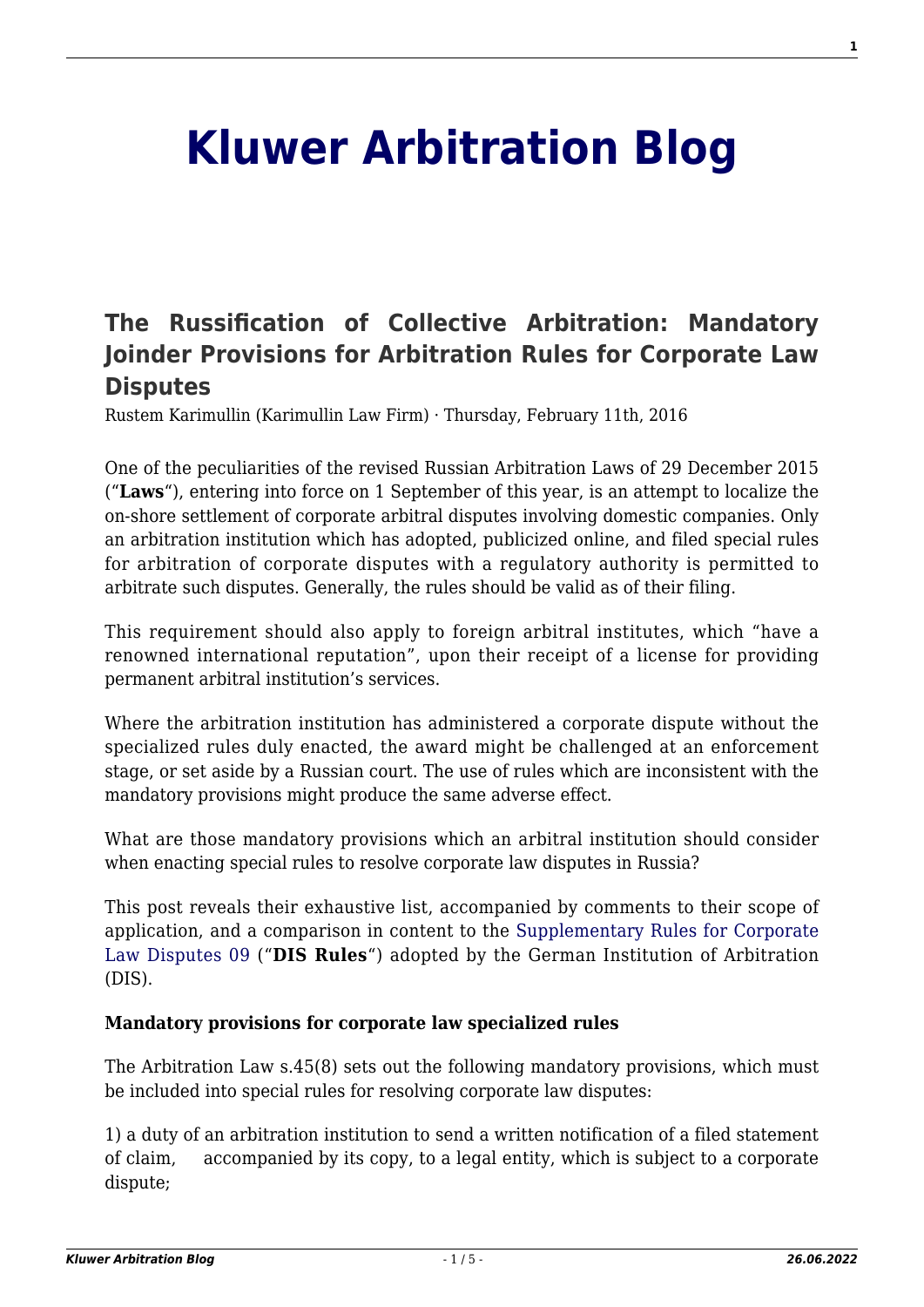2) a duty of the arbitration institution to publicize information on the statement of claim;

3) a duty of the legal entity to further send a written notification of the filed statement of claim, accompanied by its copy, to:

(i) any legal entity's shareholder,

(ii) the legal entity's securities registry (if any), and/or

(iii) depositories;

all these duties under 1) to 3) should be completed within **three** days from obtaining the statement of claim by the obligor;

4) a right of any shareholder to join arbitral proceeding at any point of time by filing a written application with the arbitration institution, providing that the shareholder:

(i) becomes a party to the arbitral proceeding starting from the filing (joinder) date, and

(ii) accepts the arbitral proceeding *as it is*, without being authorized to raise any objections or challenge the procedural actions effectuated before the joinder date and, particularly, to challenge arbitrators for grounds already discussed;

5) a duty of the arbitration institution to inform on the progress of the arbitral proceeding by delivering any legal entity's shareholder, which has joined the proceeding and not explicitly waived to receive them, copies of all:

(i) written pleadings,

(ii) arbitral notifications,

(iii) procedural orders,

(iv) awards, and

(v) (*where the tribunal has so decided*) all other communications relating to the arbitration file;

6) the admissibility of a voluntary dismissal, confession of a claim, and settlement without consent of other legal entity's shareholders joined to the proceeding, except for a case:

(i) where a shareholder has raised written objections within thirty days of the tribunal's notification of those intended actions, and

(ii) the tribunal acknowledged its legitimate interest in the further proceeding.

#### **Scope of Application**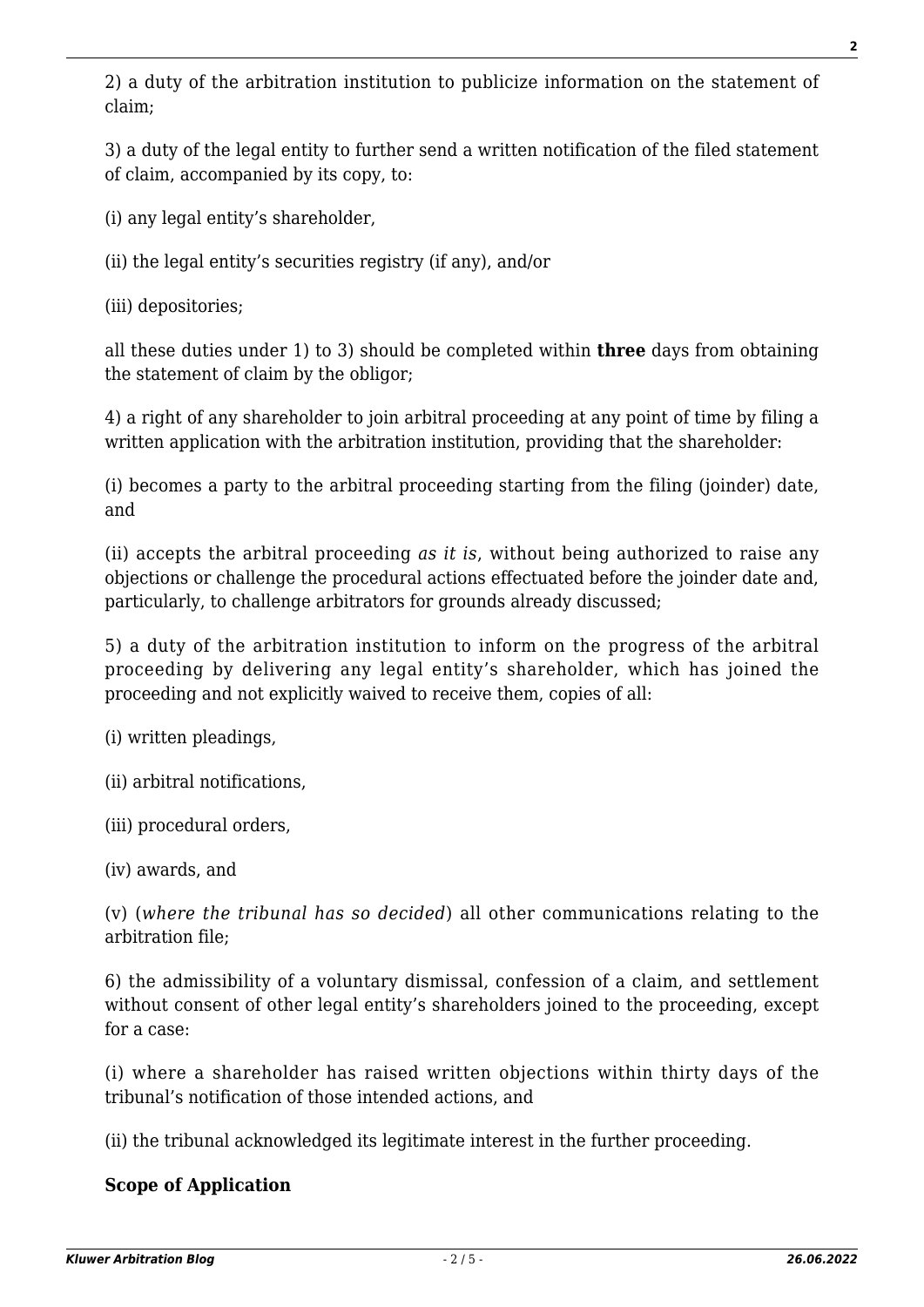The provisions proposed for implementation into the corporate law arbitration rules prescribe a joinder of the shareholders, which have initially not been involved into proceedings as a party. The subject-matter scope of the joinder use is limited through the arbitrability of corporate disputes, which excludes disputes on securities registration or ownership to shareholdings, which can be arbitrated without any specialized rules [Discussed in more details in the post published at this blog, and available [here\]](http://kluwerarbitrationblog.com/2015/10/21/the-reform-of-the-russian-arbitration-law-the-arbitrability-of-corporate-disputes/).

The revised Laws do not supply any joinder or consolidation rules for other traditional multi-party activities, such as agency, maritime, (re-)insurance, construction, or contractual joint ventures. However, it is not excluded that more general joinder and/or consolidation rules might appear through the enactment of the new Russian institutional rules, which might follow the solutions of the leading arbitration institutions (the ICC Rules 2012 Art.7, 10, the SCC Rules Art.11, the HKIAC Rules 2013 Art.27, 28). It would still be advisable to provide the tribunals with discretion on deciding whether to allow or not a joinder and/or consolidation.

Also, the institutional corporate rules might be seen as a form of non-class collective arbitration. "*Non-class*" should be stressed since the revised Laws explicitly exclude class action arbitration in Russia. The courts should still be exclusively competent to hear disputes on the protection of rights and legal interests of a group of persons, including the corporate disputes.

#### **Comments to the Rules**

The Russian joinder rules are to some extent similar to the DIS Rules. Although some of the Russian provisions are their verbatim adoption, the former ones sometimes use different legal language reflecting domestic procedural rules and jurisprudential traditions. For instance, three disclosure duties addressed in Arbitration Law s.45(8) resemble the wording of the RF Commercial Procedure Code s.225-4 for the litigation of corporate disputes.

Taking into account that *res judicata* effect is to be extended to all company shareholders, both set of rules presuppose their unanimous consent to the arbitration agreement. Accordingly, every shareholder should be informed in advance of the proceedings and, if he/she so desires, be able to join the proceeding since an award is final, regardless of whether or not he/she has actually participated in the arbitration.

The DIS Rules impose a duty on claimant and respondent to identify all the concerned shareholders. This is different than the approach taken by the Russian rules, under which neither party would be obliged to disclose them. In fact, a party might even not be aware of its co-shareholders, especially in a joint-stock company. The obtained statement of claim should first be delivered by an arbitration institution to the company that circulates the copies of it among the shareholders. The burden of responsibility for informing all the interested parties is shifted from the parties to their company.

The arbitral institution must also publicize online information on the filed statement of claim. Insofar, the Russian collective arbitration rules deviate from confidentiality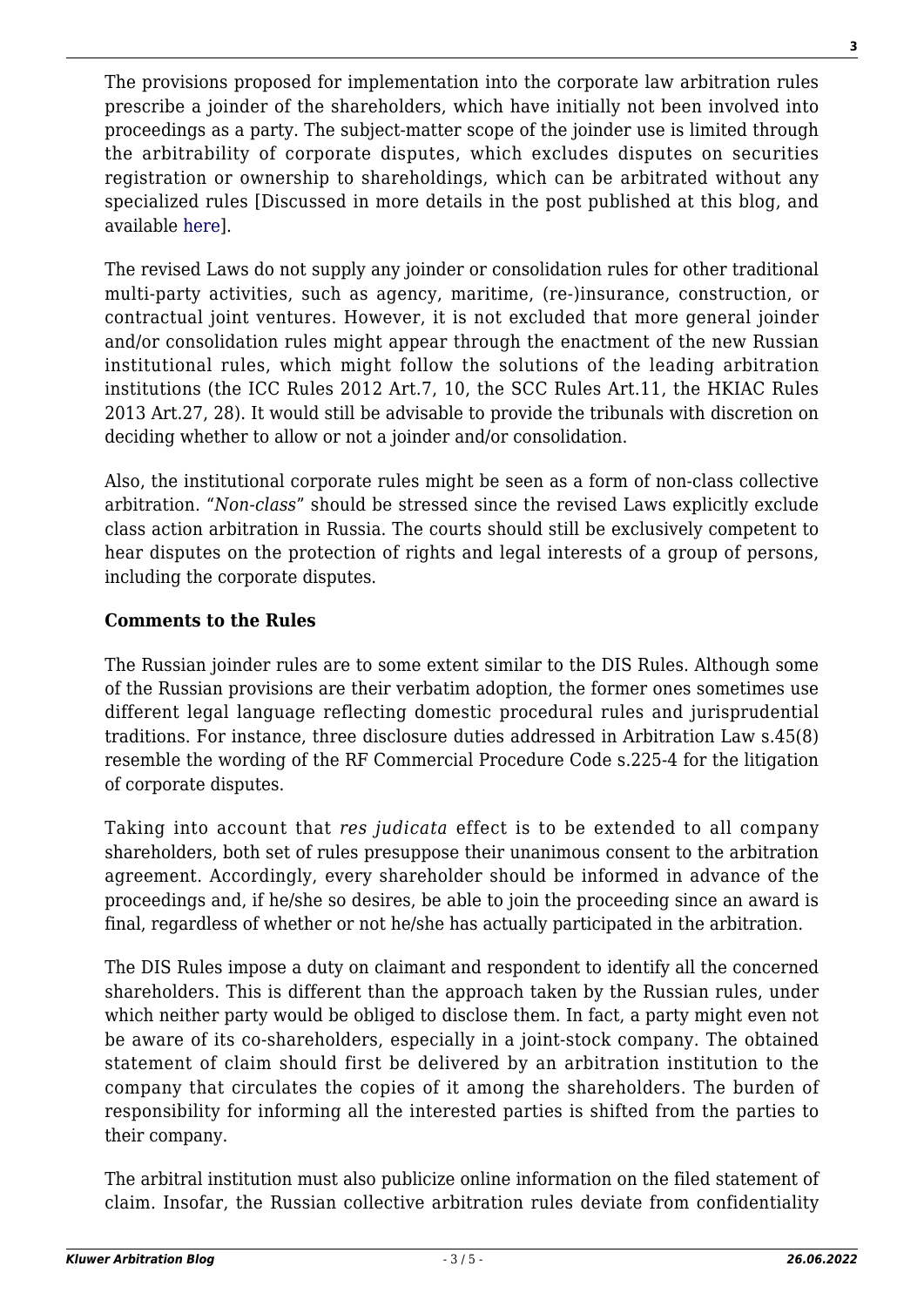principle embodied in the Arbitration Law s.21 to ensure that the potential parties are notified of the proceedings and able to decide whether to join it. At the end, lack of proper notice on the proceedings could result in a refusal of the enforcement of an award. Finally, short three-day deadlines are set out for the duties to resend the statement of claim and to disclose its filing online.

In contrast to the DIS Rules, the opt-in regime proposed by the Russian rules does not timely limit a joinder and, consequently, does not distinguish between a prompt and a later joined party's rights and responsibilities. Any company shareholder is entitled to join the proceeding involving the company at any time before the award is finalized. However, just as a later joined party under the DIS Rules, any newcomer under the Russian rules should accept the arbitral proceeding as it stands as of the date of filing its request for the joinder. In particular, he/she would not be entitled to raise any objections to actions done before the joinder.

Under the Russian law, a shareholder's failure to opt into the proceeding results in a waiver of a right to join the arbitration as a party and, especially, to object against the intended settlement. Also, the passive shareholder will not be informed on the progress of the arbitral proceeding, and it shall not receive the subsequent parties' pleas and arbitral correspondence. The DIS Rules provide, on the other side, for a disclosure even to non-joined shareholders.

Compared to the DIS Rules, the Russian statutory rules are silent on the issues of the appointment of arbitrators, parallel proceedings, and the allocation of costs between the parties in case of joinder. All those issues must be of particular concern for specific institutional rules to ensure that all proper procedures for collective arbitration are in place.

### **Conclusion**

The statutory expansion of arbitration to corporate disputes has been inevitable for a long time. By declaring them arbitrable, the revised Laws have introduced provisions on joinder which are mandatory for implementation into specialized institutional arbitration rules. In this way, they have fixed a minimum standard, which needs to be fulfilled to ascertain legal certainty comparable to the rules on civil procedure. By involving all the company shareholders into the proceeding, the joinder should promote procedural fairness and strengthen the enforceability of collective arbitral awards.

Practice will show whether the end users prefer arbitration or litigation for resolving their collective corporate disputes. Also, it will be interesting to see how many local arbitral institutions will be able to solve this challenge by addressing all the aspects of collective arbitration in their specific rules and whether they, backed on the compulsory use of corporate law rules, will actually become a competitor to the leading international arbitration institutions in the area of the resolution of corporate disputes involving Russian businesses.